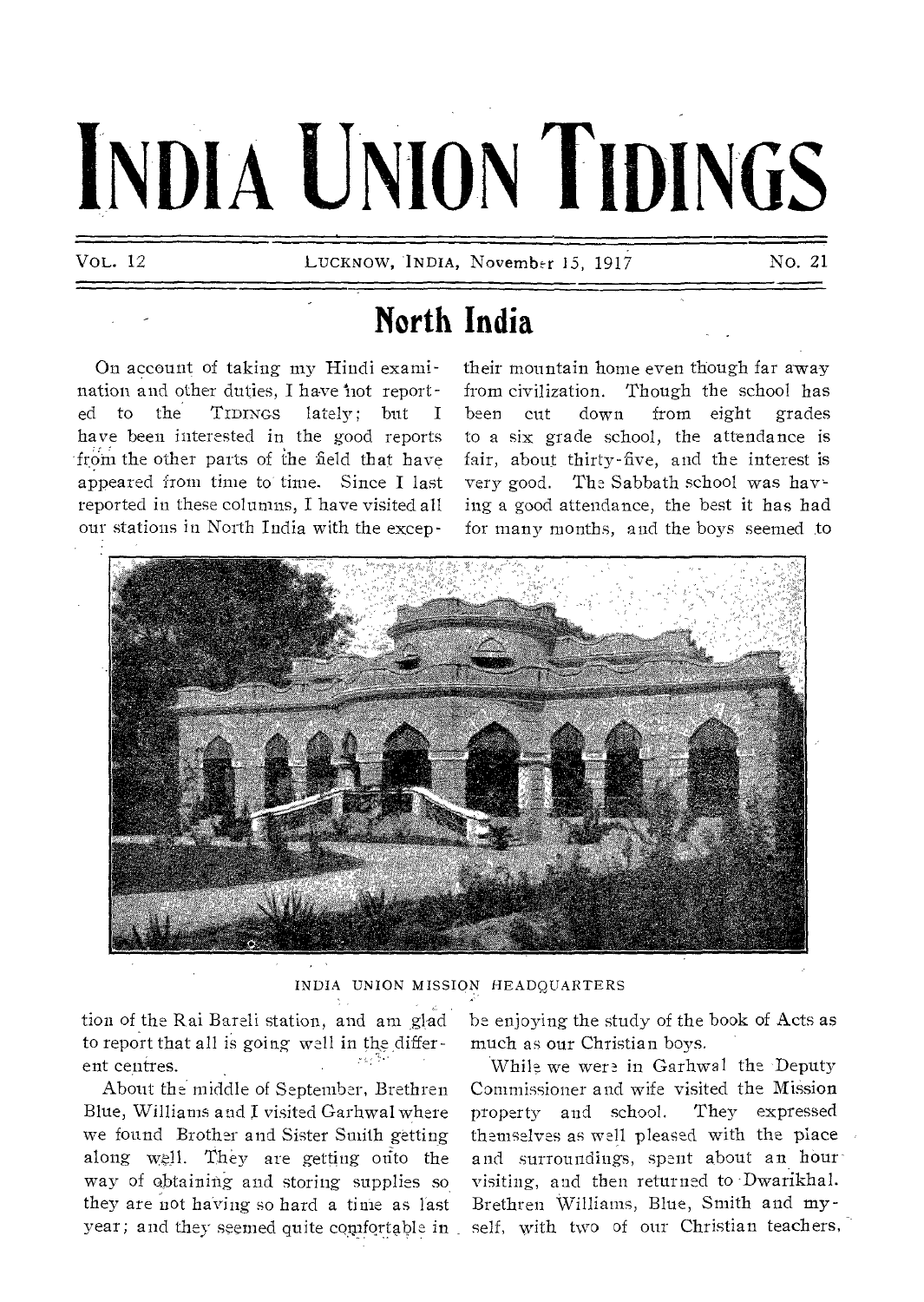spent parts of two days in visiting the yillages surrounding the station, and had some interesting meetings with the patrons of the school. We had some good meetings with them, and we all felt that the time was very profitably spent. Brother Williams had some good opportunities to use Najibabad brethren are planning on a his medical skill in the treatment of the many complaints of the villagers, which they greatly appreciated. We thank 'the Lord that there are many encouraging features about the effort in Garhwal, and we believe that many of these simple mountain people will hear and accept the gospel when Brother and Sister Smith get to the place where they can better teach and preach in the tongue of the people. They are making good progress and will spend the winter in Najibabad studying for their second year's Hindi examination.

At Najibabad the work is going Well:. The buildings for the Boys' School have been finished since I last reported and all was ready for the school to have started the first of October; but Brother Morris was

taken very ill with enteric, which checked further progress. We are glad that Brother Morris is well again, and he-and Sister Morris, with the children, are back on the station. We feel most grateful to the Lord for restoring' Brother Morris to health. The strong campaign in the many surrounding villages this cool season and we are hopeful that we will get many converts from . their efforts.

Brother Fulton and I visited the Chuharkana station the last of October: We spent two days there and had some interesting • meetings with- all the Indian brethren as well as with our European labourers. Brother Fulton gave two helpful talks, one on the advancement of our work in other lands and one on methods of work. Brother Loasby translated the talks into the vernacular for the Hindustani brethren. Wednesday evening, Oct. 31st, just as the suin was setting, Brother Fulton baptised two of our Punjabi brethren in the large canal near the mission bungalow. These



A GLIMPSE OF THE HIMALAYAS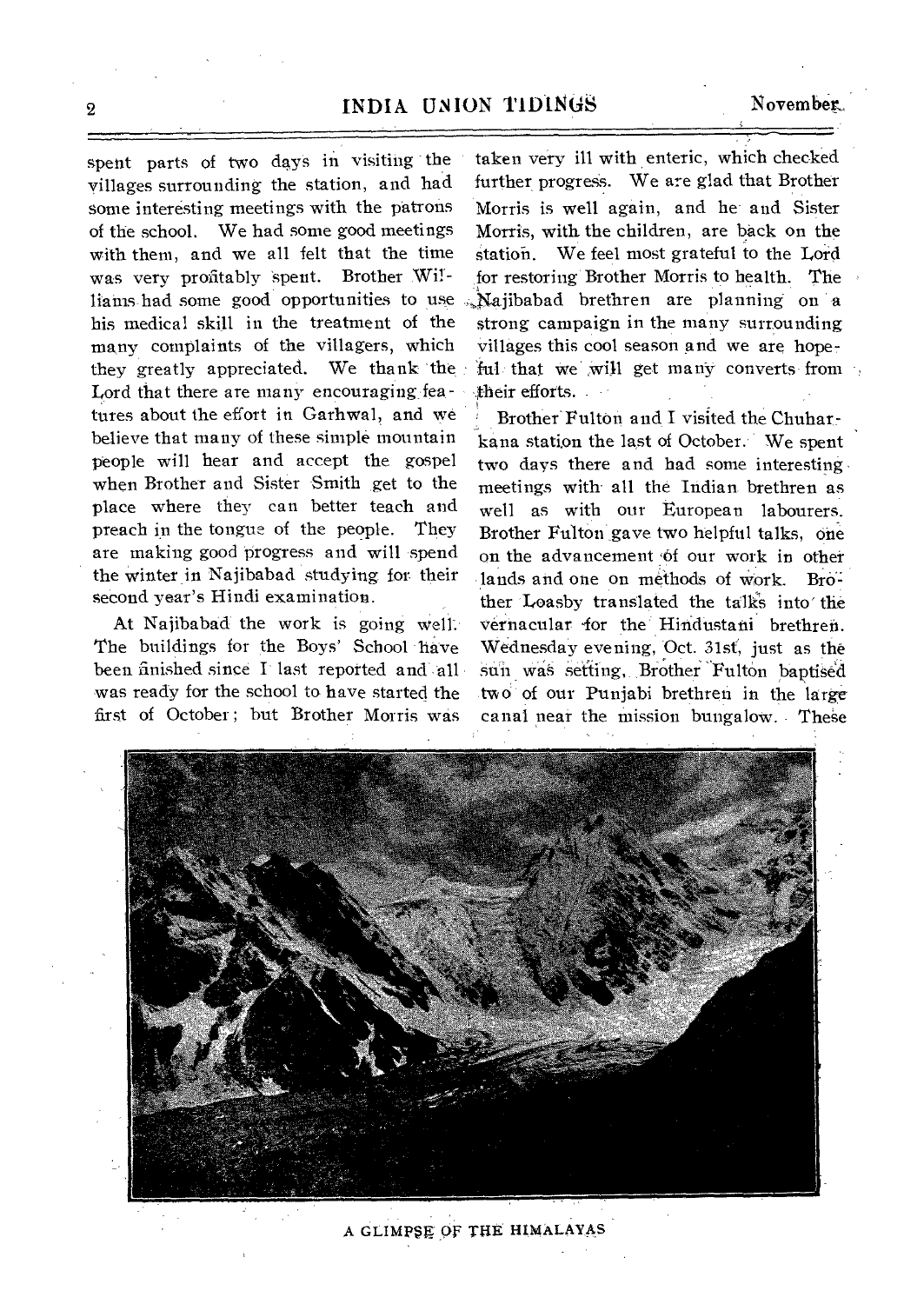

#### BUNGALOW, NAJIBABAD

are our first believers to be baptised in the Punjab. It did our hearts good to see these brethren take this important step \_and we are sure this is only a small beginning of the great work that the Lord will do for us in the Punjab if we continue to work, pray and trust Him. Our efforts in the Punjab, both medical and the evangelistic, are encouraging. The labourers are full of courage and the Lord is blessing them. The building work at Chichoki Mullian is progressing favourably and we hope to see Brother Loasby soon settled in his new station.

We welcome Brother Frank and Dr. Olive Smith to our staff in Chuharkana. They are now studying the Punjabi language which they will not find so difficult since

they • have had their first year Hindi. Dr. Mann now has the help for which we have called for some time for the hospital, and we are very glad the way has been opened for this-call to be filled as it has, we know that Dr. Mann and Dr. Smith will be able to soon have a good enterprise going in the Punjab.

Qui work at Hapur is going about the same as usual. We are at present, having • considerable. opposition from various sources, but our business is to preach the truth

which we know will triumph in the end. We have been successful in buying a nice piece of land, about five acres,• for the Girls' School in Hapur. The situation is very good and as soon as the bricks are obtained we shall begin the building. The contractor is now at work on these.

I have not visited Rai Bareli ; but from letters from Brother Belgrave, I am glad to report they are well and the work is going.

Regarding our English churches: from the word received, we know the Lord has helped our believers wonderfully this year, for which we thank Him and take courage. Our hearts are filled with praise and courage for the way the Lord is leading His people in all India.

We ask the prayers of all our brethren and sisters that God may strengthen the cause and labourers in North India.

M. M. MATTISON.

What we do upon a great occasion will probably depend upon what we already are; what we are will be the result of previous years of self-discipline, under the grace of Christ or the absence of it.—H. P. Liddon.



THE NEW DISPENSARY, CHUHARKANA.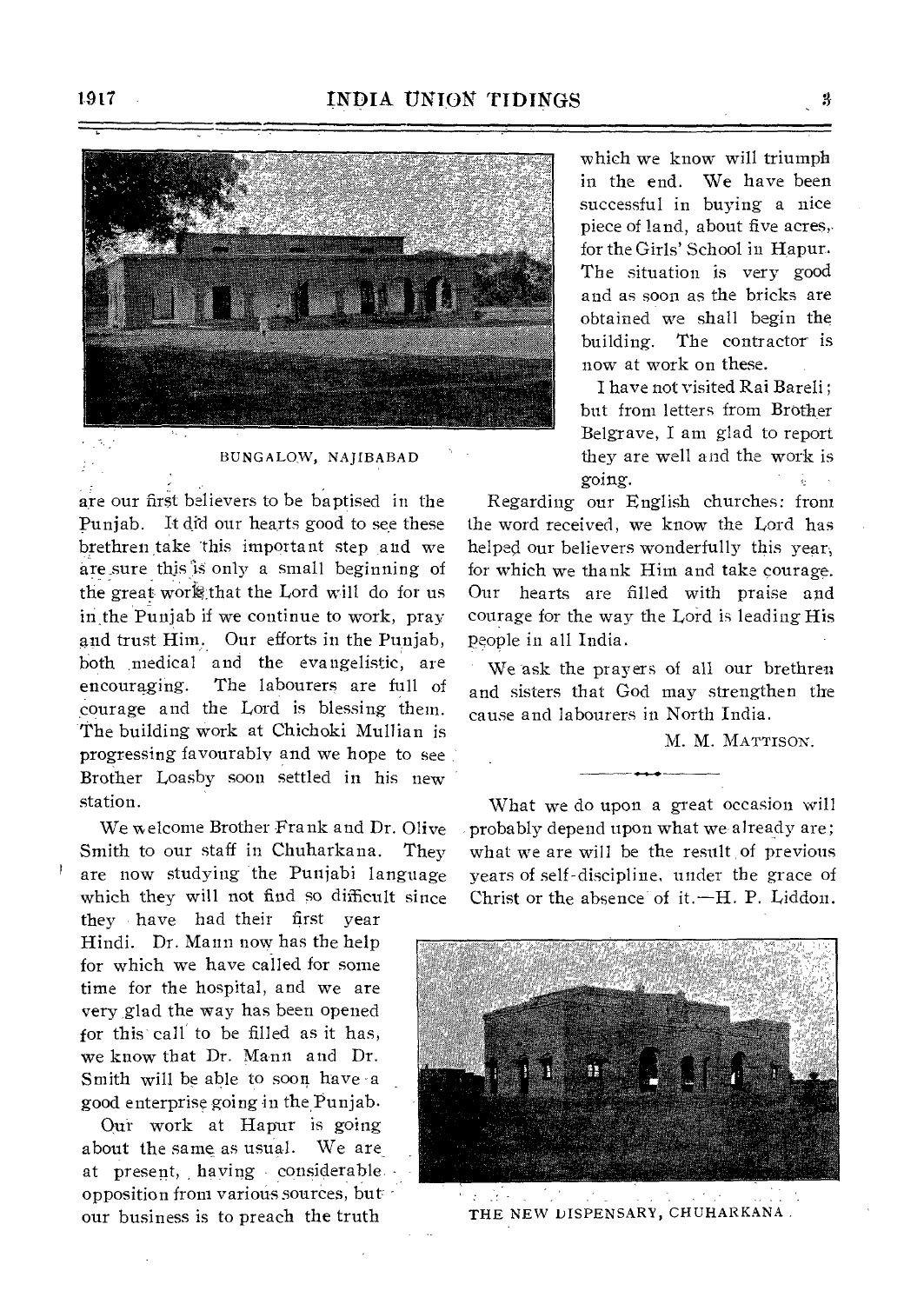#### **Calcutta**

Sabbath, November 3rd, was a special day in the Bengali field. As there is rejoicing in heaven over the sinner that repenteth, so there was rejoicing in our midst as eight souls entered the fold of Christ through the door of baptism. Two of this numberwere added to the English church and six to our Bengali church.

Some of the older students in our school have been looking forward for some time to the day when they might fully unite with the church. They have been faithfully studying the essentials of Christianity and have been striving to bring forth fruit meet for repentance. The spirit of the Lord has been working upon their hearts and We.all felt clear that they were ready to receive the blessing which comes through baptism. The one aim of our school is to prepare the students for the kingdom and for service in the Lord's vineyard. We are glad to see evidence that our efforts are not in vain. There are others among the' students who are expecting to be baptised in -the near future.

 $\epsilon_{\rm in}$ 

#### Karmatar

Another change has come in the management of the Karmatar station, as Brother and Sister Smith were called to the Punjab to assist to give the medical training school at Chuharkana the benefit of Dr. Smiths' help. We were sorry to lose Sister Smith from the medical work in Karmatar, which was prospering -under her efforts ,and increasing each month; but all things considered, it seemed that her services were more urgently required in the Punjab.

Brother and Sister Kellar have gone to Karmatar to take charge, and as they both have had a good experience in medical lines, we believe they will have rio difficulty in keeping•up the dispensary as well as the other interests there.

### **The Importance of Our Harvest Ingathering**

Last year a sum, exceeding three thousand rupees, was raised in India by means of the Harvest Ingathering effort. What shall be our aim this year? Shall we do more? or less? The Mission Board is finding it difficult to meet all the demands of the mission fields. The financial help is needed more this year than' it was even last year. We are hoping that the amount collected this year will be at least double that realised last year. This can easily be done if all will unite heartily in the effort.

This year; .the money collected will be used for the extension of our 'medical work among the Indian people. We Could scarcely have a better ground of appeal to either Europeans or Indians. There are many who would be very glad to help in

this noble work of ministering to the sick. Let the members of our churches and all isolated believers unite in the effort to bring this opportunity to the notice of those who can and Will help.

The Ingathering paper, *The Watchman*  is a beautiful production. Thousands of copies of this magazine are now available for those who will take up the work. We are also preparing an illustrated folder, showing some of our medical mission stations, and stating some interesting facts concerning their work; and the purpose for which the money collected is to be used. A supply -of these folders may be bad by applying to the church missionary secretaries or to the Tract Society at Lucknow.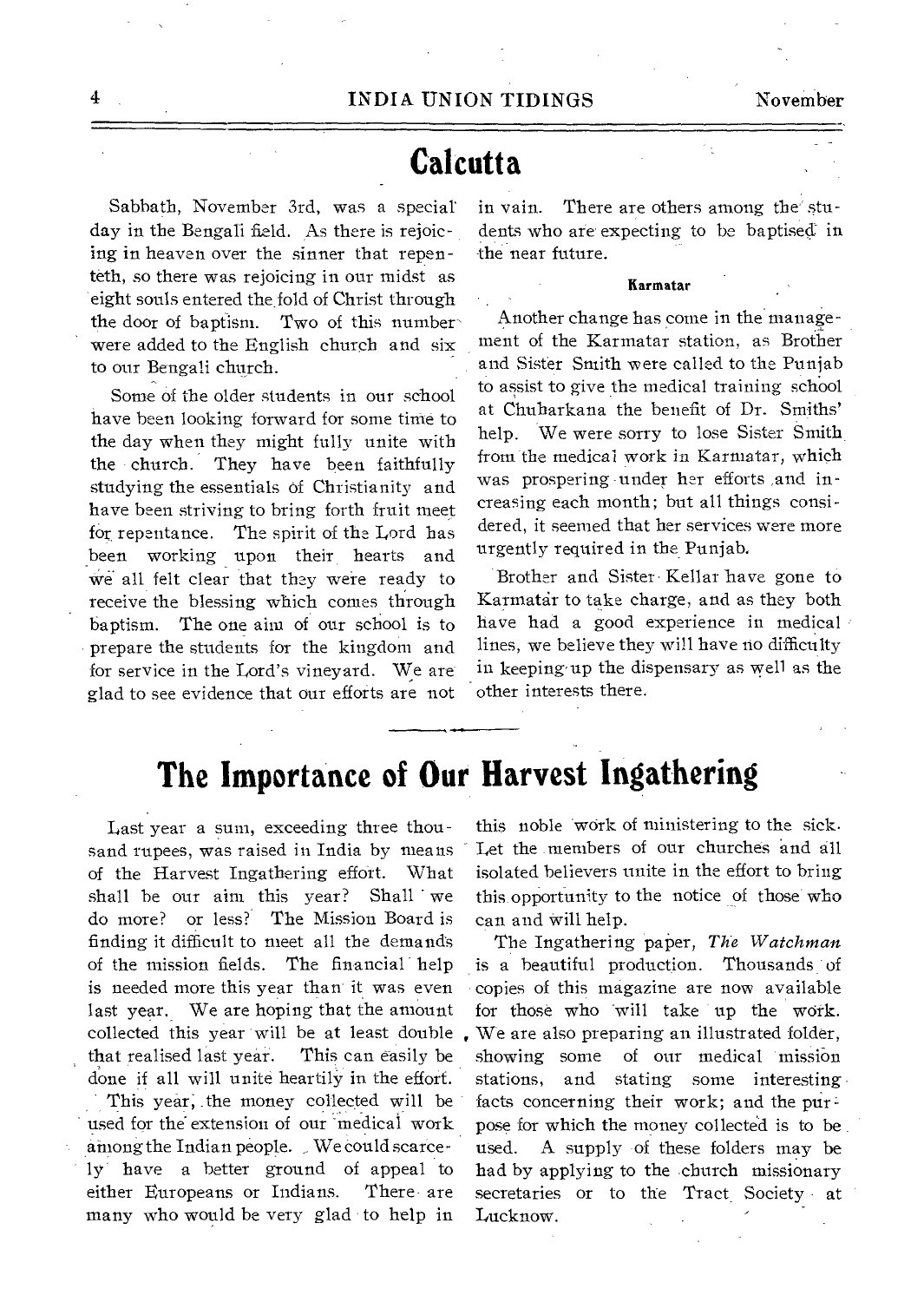The time to work has already arrived and soon it will be past for another year. Let Us all do our best during the next few weeks

to make the 1917 Harvest Ingathering the best we have ever had in India.

W. W. FLETCHER,

#### **Calcutta Bengali Y. P. M. V. S.**

It was with some misgivings, because of scarcity of proper material in Bengali to conduct such meetings, that we organised our Bengal Y. P. M. V. S. six months ago.

Aside from the Bible we have had very little to draw from. We observe the Morning Watch, responding first to the roll call with a text of Scripture. A short Bible study is usually given. We always have one of our members give in brief the life of one of the patriarchs. This, interspersed with a poem and special singing, makes a

profitable and enjoyable evening. We never lack for help as our young people thoroughly enjoy taking some part:

We are sending our Bengali *Signs of the Times* to relatives and friends of the young people. Some missionary letters are being written, while the young men usually visit and teach in the villages just out of Entally, Sabbath afternoon.

Thus we are making a begining which we hope will grow untill all our young people become active missionaries to help finish the work. DELLA BURROWAY.



GIRLS' SCHOOL, CALCUTTA

"I will place no value on anything I have or possess, except in relation to the kingdom of Christ. If anything will advance the interests of that kingdom, it shall be given away or kept, only as by

the giving or keeping of it I shall most promote the glory of him to whom I owe all my hopes in time and eternity. May grace be given me to adhere to this."— *From Livingston's Journal, May 22, 1853* 

 $\ddot{\phantom{1}}$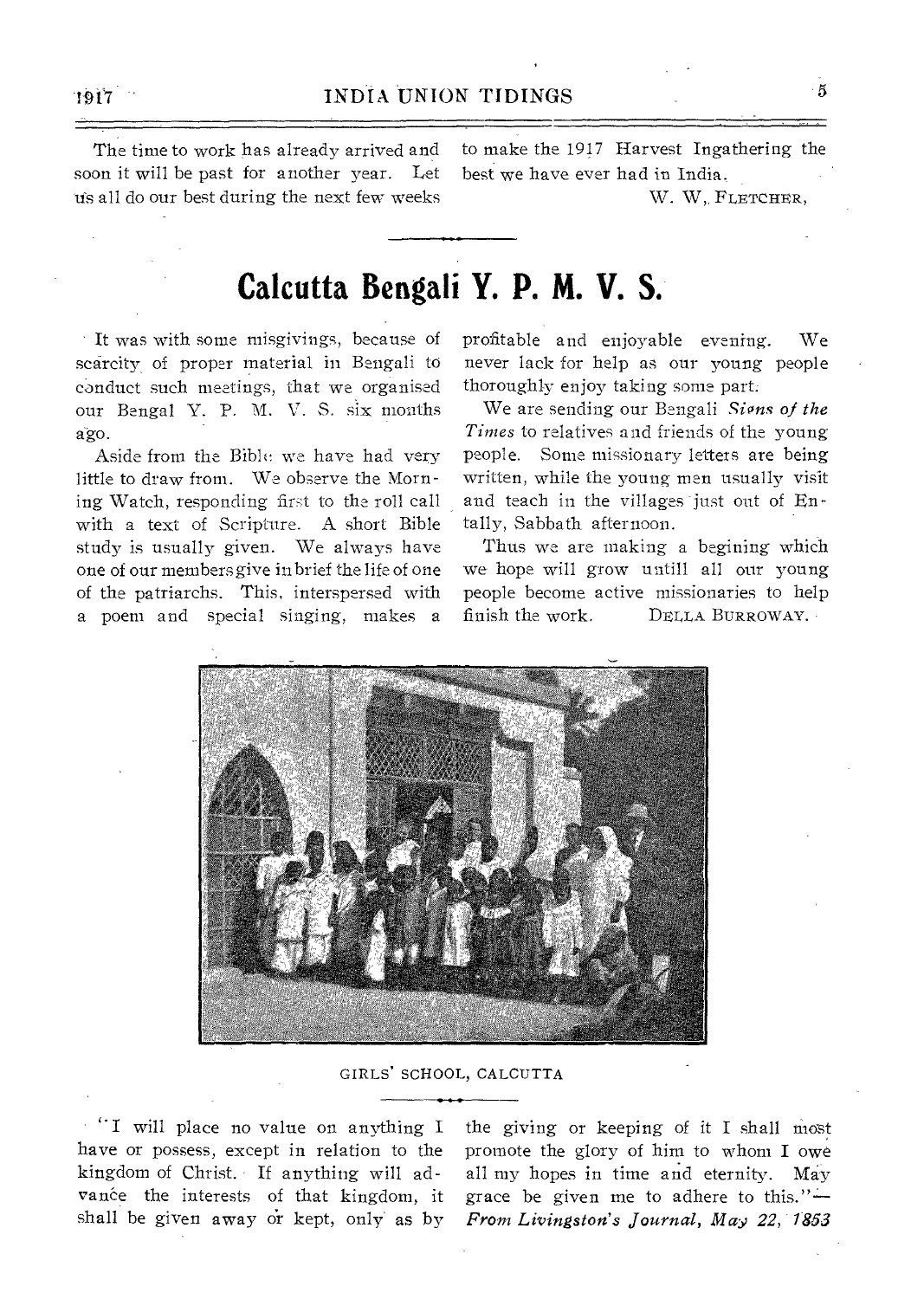# **Literature Work in South India**

The literature work in our division has been progressing nicely during the past few months. At the Coimbatore meeting in June it was decided by the committee that we would not pay any more *batta* (allow-, ance) to any of our colporteurs and place the work on a self-supporting basis as far as the colporteurs were concerned. Instead of the *batta* we offered to give the men 100 per cent on the paper sales. While this may not look much like selfsupport, yet it is a step in that direction. According to the present arrangement it costs, us the full value of the paper to get it before the people, whereas according to the old plan we sometimes had to pay more than that.

When we first suggested the new plan, nearly all our men went home and said that they would not work. Some, however, felt that the new plan would work and  $\mathbb{R}^n$ . stuck to it. I am glad to say that those

And it came to pass that upon a certain Sabbath Day, while the people were gathered together in the synagogue, the secretary arose and spake, saying, 'The Sabbath school lesson quarterlies have come, and those who wish one may have it by paying three pence."

Then those who were gathered together in the synagogue began to say, "It is not lawful to bring merchandise into the Lord's house and to speak of three pence on the Lord's day. But sit down quickly, and write in the book the names of those who desire these quarterlies." Then going out from thence they straightway forgot their debts.

When three whole months were fulfilled, and the debt remained unpaid, the secretary betook herself to the dwellings of the people who owed the pence. Some gladly gave, some had removed to anoher country; and

who have worked faithfully have gotten on well, and the sales throughout the field have been about as large as they were under the old plan. As the workers get more experience, and more confidence in their own ability to sell literature, we plan. to lower the *per cent* that we give them, and thus take another step toward the goal of self-support. The vernacular subscription books; we feel, will be a great help along this line; and hope that it will not be long until we have them in hand.

The following figures show what the sales have been from the first of the year up to the present time.

| First quarter of 1917,                 |               | $Rs. 250 - 13 - 8.$ |  |
|----------------------------------------|---------------|---------------------|--|
| Second quarter                         | $\cdot$ ,,    | $167 - 5 - 0.$      |  |
| Third quarter                          | $\sim$ $\sim$ | $198 - 5 - 4$       |  |
| 1st. month in fourth quarter 170-12-6. |               |                     |  |

Total 787- 4-6. G. G. LOWRY.

# **A Parable**

others spake, saying, "It is a light thing; why troublest thou us."

And the secretary began to say within herself, "Verily the labour of a Sabbath school secretary is a weariness to the flesh and unprofitable withal. I will return to my place ,and seek other employment, for why waste I my time for naught."

A Sabbath School Secretary..,

 $\cdot$  " Go ye into all the world," we say to our missionaries. " Stay right here in my pocketbook,", we say to our rupees. We take an. interest in missions, but we keep our money on interest! "Thy kingdom come," we pray. Ah! we must 'send our money to fetch it. The Lord will judge us, not by our prayerbooks, but by our account books." $-A$ *mos R. Wells.*  $\sim 10$ in Cole

6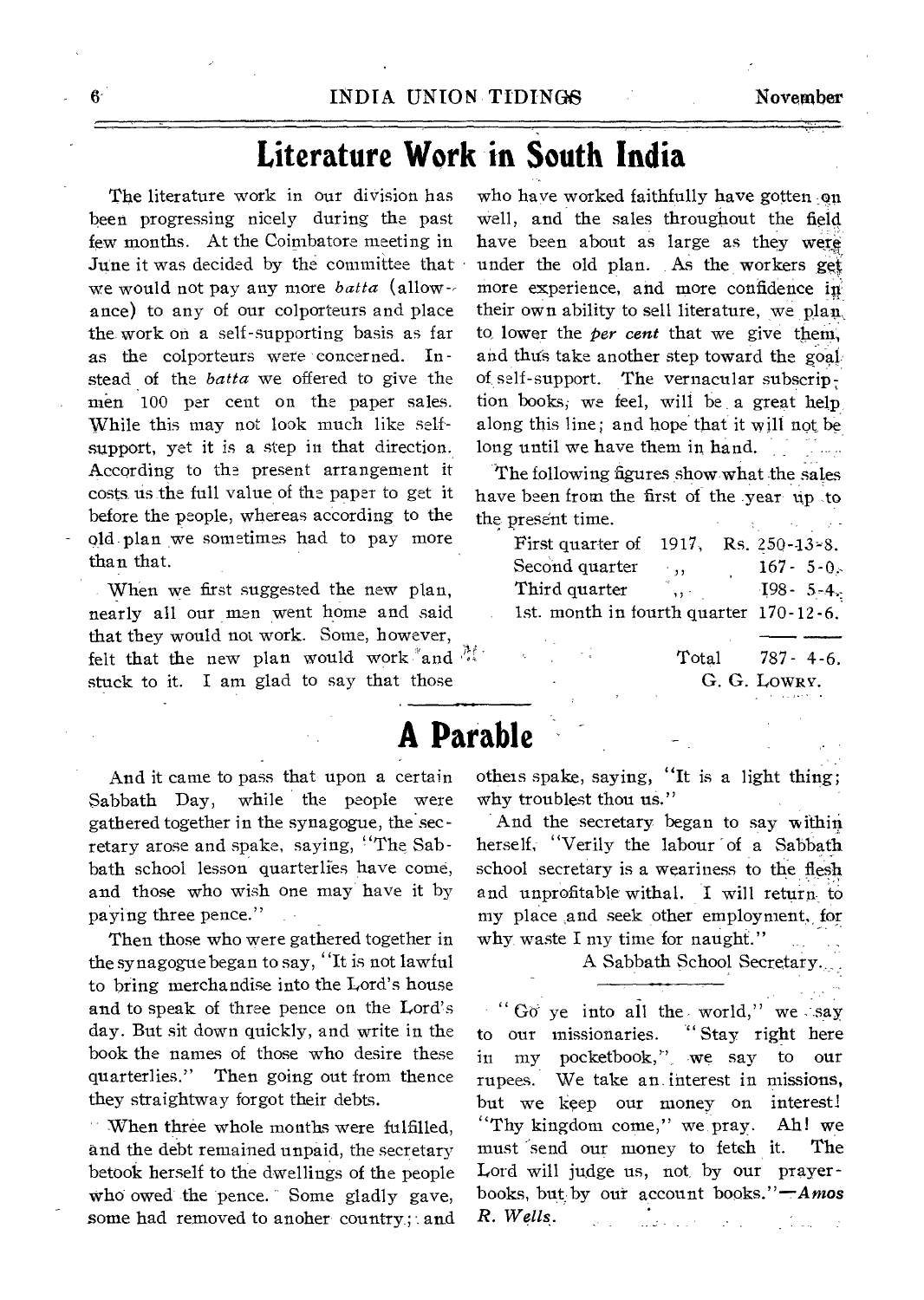# **The Sabbath School Goal for 1917**

Not long ago some one asked to be reminded of the Sabbath school goal for this vear, and asked how nearly we are approaching it. Thinking that perhaps others may have the same question in mind, a statement may be of interest. The goal for this year, set at the Calcutta Conference, is Rs. 7,500. For the first three quarters, the Union Conference treasurer has received Rs. 5,815, leaving a balance of Rs. 1,685 to be received in the present quarter. With the same spirit of giving continued that has been manifested in the past, there is every reason to believe that our goal will be more than reached.

The goal will not be reached by the gifts of one Sabbath school alone, but by the gifts of all combined. The gifts of our

larger European Sabbath schools-Simla, Calcutta, Rangoon, Bombay, and- MuS-: soorie—the gifts of the vernacular schools; the gifts of the smaller schools, and the family schools, all help to make the total. Donations have been received, too, from workers and believers in Cawnpur, Lonavla, and other places.

The Thirteenth Sabbath offering for this last quarter is to be given for the advancement of the "Publishing Work in the Asiatic Division." Surely, the printed page is one of the best means of carrying. the gospel to the millions of people living in this Division. In view of the great need, let us endeavour to make this offering thebest of the year.

MRS. I. F. BLUE.

#### **Our English Papers**

canvass for subscriptions to our papers during 1918, it has been decided by the Union Mission executive , committee to make a change in *The Signs of the Times* so as to make it possible for our churches to circulate that paper in much larger numbers than can be expected with the price of the paper as it is at present.

Beginning with the January number, the *Signs* will consist of sixteen pages, and will be supplied to our churches at the rate of seven and a half annas a dozen, post paid. The retail price for each copy will be one anna. The annual subscription will be one rupee to the public, and ten annas to our church members.

The editor of *Signs* is planning for a most interesting series of papers for the coming year, and we expect that the circulation of the magazine in its new form will be at least four or five times greater than at present. Orders for 250 papers monthly were received from two of our

Seeing there will be no colporteurs to brethren during the meeting when it was learned of the proposed change.

> It is not considered that the *Herald of Health* should be published in the smaller form, so it has been decided that this magazine be discontinued at the close of the year.

> We hope that all our people will unite to circulate the *Signs* as it starts upon a new era of its existence. Further particulars concerning the programme for 1918 will published later. W. W. FLETCHER.

> It is a grand thing to find joy in one's work. If you have found that, you have found the heart of life. Glad service is better than great service, unless that be glad, *too.—James Buckham.*

> Die when I may, I want it said of me by those who know me best, that I always plucked a thistle and planted a flower where I thought a flower would grow. $-$ *Abraham Lincoln.*